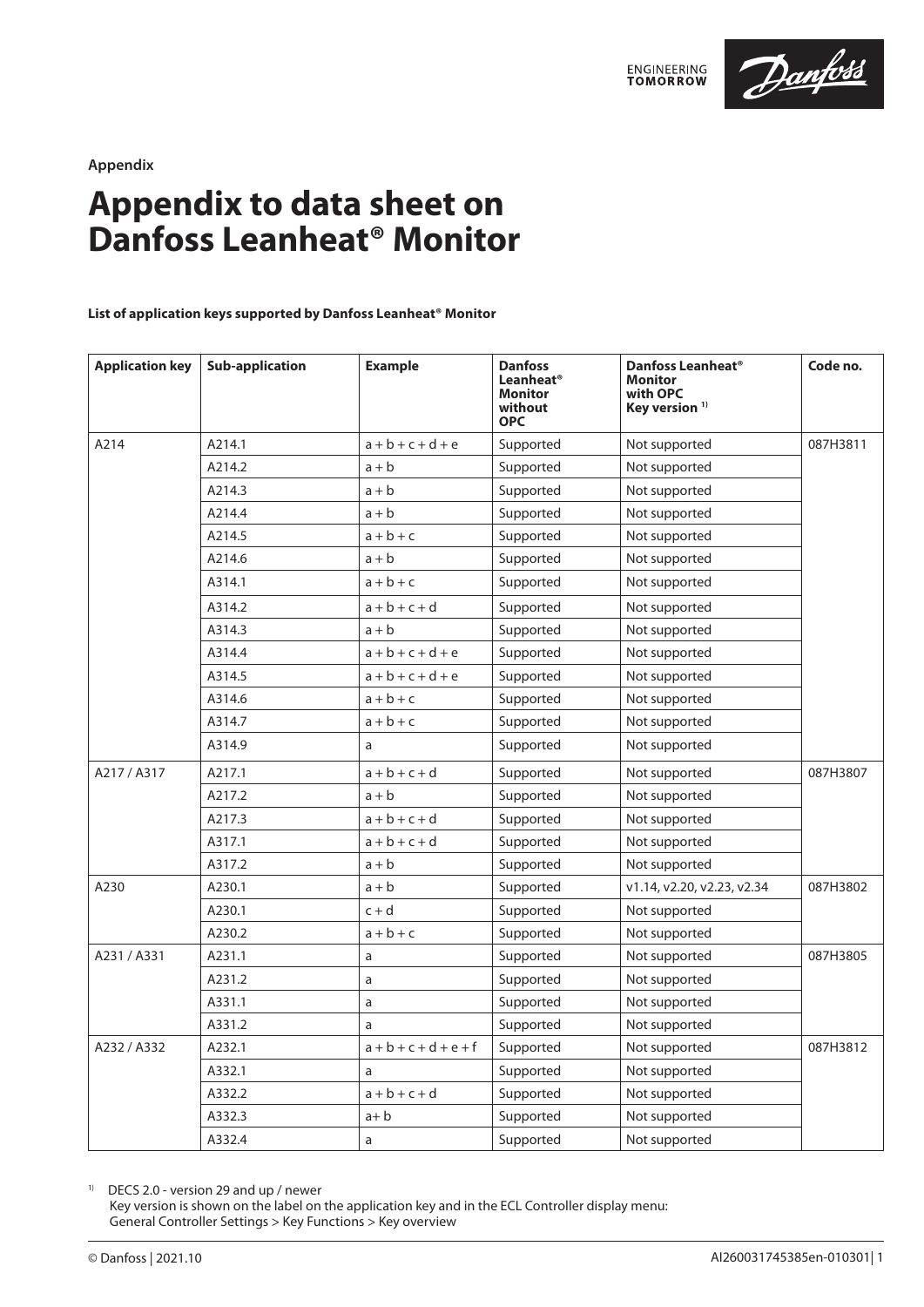# **List of application keys supported by Danfoss Leanheat® Monitor (continued)**

| <b>Application key</b> | <b>Sub-application</b> | <b>Example</b>                      | <b>Danfoss</b><br>Leanheat®<br>Monitor<br>without<br><b>OPC</b> | Danfoss Leanheat <sup>®</sup><br><b>Monitor</b><br>with OPC<br>Key version <sup>1)</sup> | Code no. |
|------------------------|------------------------|-------------------------------------|-----------------------------------------------------------------|------------------------------------------------------------------------------------------|----------|
| A237 / A337            | A237.1                 | $a + b + c + d$                     | Supported                                                       | v1.10, v2.14, v2.20, v2.23,<br>v2.34                                                     | 087H3806 |
|                        | A237.2                 | $a + b$                             | Supported                                                       | v1.10, v2.14, v2.20, v2.23,<br>v2.34                                                     |          |
|                        | A337.1                 | $a + b + c + d$                     | Supported                                                       | v1.10, v2.14, v2.20, v2.23,<br>v2.34                                                     |          |
|                        | A337.2                 | $a + b$                             | Supported                                                       | v1.10, v2.14, v2.20, v2.23,<br>v2.34                                                     |          |
| A247 / A347            | A247.1                 | $a + b + c$                         | Supported                                                       | v1.10, v2.20, v2.23, v2.34                                                               | 087H3808 |
|                        | A247.2                 | $a + b + c$                         | Supported                                                       | v1.10, v2.20, v2.23, v2.34                                                               |          |
|                        | A247.3                 | $a + b + c$                         | Supported                                                       | v2.34                                                                                    |          |
|                        | A347.1                 | $a + b + c + d$                     | Supported                                                       | v1.10, v2.20, v2.23, v2.34                                                               |          |
|                        | A347.2                 | $a + b + c + d$                     | Supported                                                       | v1.10, v2.20, v2.23, v2.34                                                               |          |
|                        | A347.3                 | a                                   | Supported                                                       | Not supported                                                                            |          |
| A260                   | A260.1                 | $a + b + c + d$                     | Supported                                                       | v1.10, v2.20, v2.23, v2.34                                                               | 087H3801 |
|                        | A260.1                 | $e + f + g$                         | Supported                                                       | Not supported                                                                            |          |
| A266                   | A266.1                 | $a + b + c$                         | Supported                                                       | v1.10, v2.20, v2.23, v2.34                                                               | 087H3800 |
|                        | A266.2                 | a                                   | Supported                                                       | v1.10, v2.20, v2.23, v2.34                                                               |          |
|                        | A266.2                 | $b + c$                             | Supported                                                       | Not supported                                                                            |          |
|                        | A266.9                 | a                                   | Supported                                                       | v2.23, v2.34                                                                             |          |
|                        | A266.10                | a                                   | Supported                                                       | Not supported                                                                            |          |
| A267                   | A267.1                 | $a + b + c + d + e$                 | Supported                                                       | Not supported                                                                            | 087H3816 |
| A275 / A375            | A275.1                 | $a + b$                             | Supported                                                       | Not supported                                                                            | 087H3814 |
|                        | A275.2                 | $a + b + c + d$                     | Supported                                                       | Not supported                                                                            |          |
|                        | A275.3                 | $a + b + c + d + e +$<br>$f + q$    | Supported                                                       | Not supported                                                                            |          |
|                        | A375.1                 | $a + b + c + d + e + f$<br>$+q+h+i$ | Supported                                                       | Not supported                                                                            |          |
|                        | A375.2                 | a                                   | Supported                                                       | Not supported                                                                            |          |
|                        | A375.3                 | a                                   | Supported                                                       | Not supported                                                                            |          |
|                        | A375.4                 | $a + b$                             | Supported                                                       | Not supported                                                                            |          |
|                        | A375.5                 | $a + e + f + g$                     | Supported                                                       | Not supported                                                                            |          |
| A302 .dk only          | A302.1                 | $a + b + c + d + z$                 | Supported                                                       | Not supported                                                                            | 087H3819 |
|                        | A302.2                 | $a + b$                             | Supported                                                       | Not supported                                                                            |          |
|                        | A302.3                 | $a + b + z$                         | Supported                                                       | Not supported                                                                            |          |
|                        | A302.4                 | a                                   | Supported                                                       | Not supported                                                                            |          |
|                        | A302.5                 | a                                   | Supported                                                       | Not supported                                                                            |          |
| A302 .com only         | A302.1                 | $a + b + c + d$                     | Supported                                                       | Not supported                                                                            | 087H3819 |
|                        | A302.2                 | $a + b$                             | Supported                                                       | Not supported                                                                            |          |
|                        | A302.3                 | $a + b$                             | Supported                                                       | Not supported                                                                            |          |
| A318                   | A318.1                 | $a + b + c + d$                     | Supported                                                       | Not supported                                                                            | 087H3835 |

1) DECS 2.0 - version 29 and up / newer

Key version is shown on the label on the application key and in the ECL Controller display menu: General Controller Settings > Key Functions > Key overview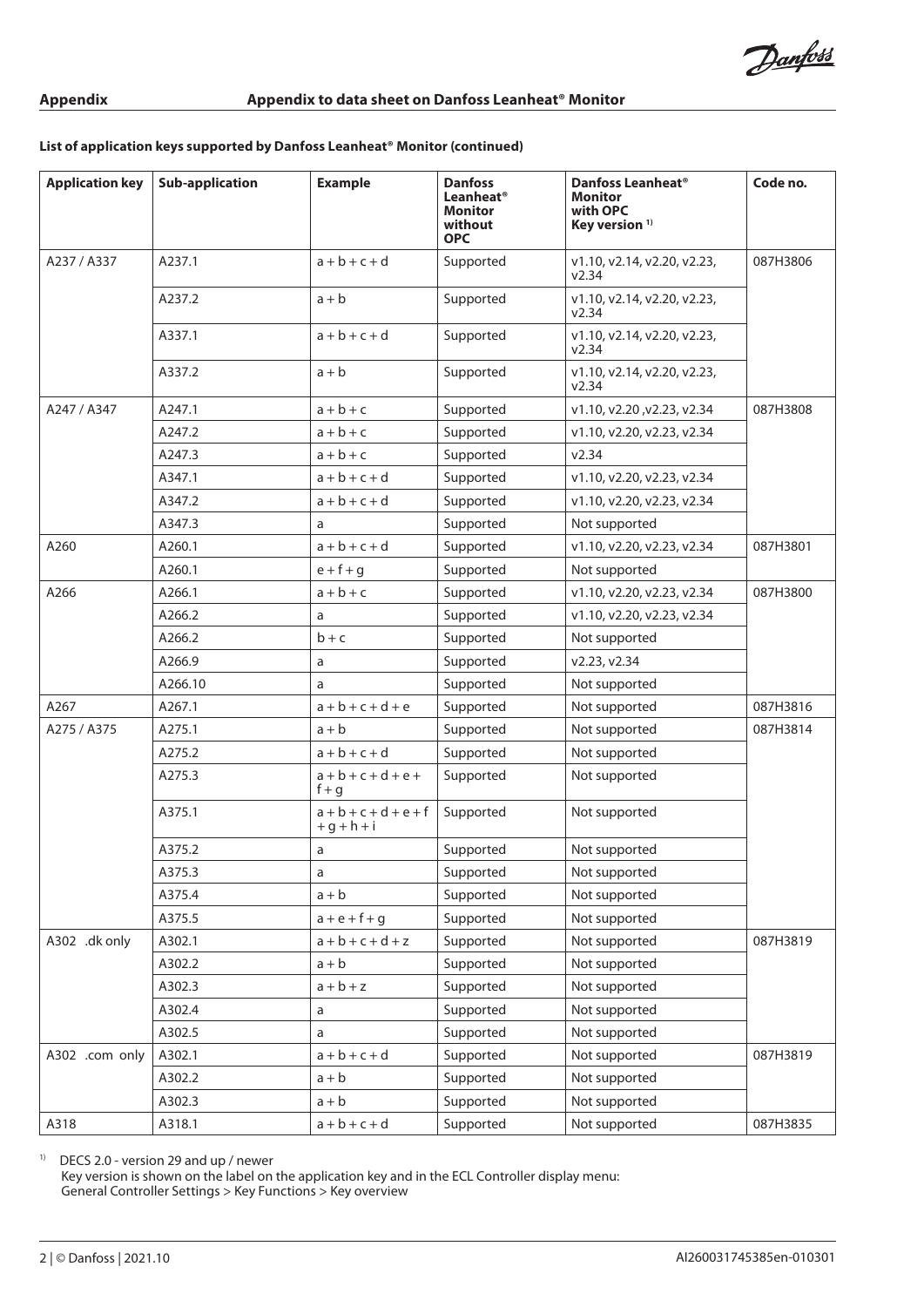# **List of application keys supported by Danfoss Leanheat® Monitor (continued)**

| <b>Application key</b> | <b>Sub-application</b> | <b>Example</b>      | <b>Danfoss</b><br>Leanheat®<br>Monitor<br>without<br><b>OPC</b> | Danfoss Leanheat <sup>®</sup><br><b>Monitor</b><br>with OPC<br>Key version $1$ | Code no. |
|------------------------|------------------------|---------------------|-----------------------------------------------------------------|--------------------------------------------------------------------------------|----------|
| A319                   | A319.1                 | a                   | Supported                                                       | Not supported                                                                  | 087H3831 |
|                        | A319.2                 | a                   | Supported                                                       | Not supported                                                                  |          |
| A333                   | A333.1                 | $a + b + c + d + e$ | Supported                                                       | Not supported                                                                  | 087H3818 |
|                        | A333.2                 | a                   | Supported                                                       | Not supported                                                                  |          |
|                        | A333.3                 | a                   | Supported                                                       | Not supported                                                                  |          |
| A361                   | A361.1                 | a                   | Supported                                                       | Not supported                                                                  | 087H3804 |
|                        | A361.2                 | a                   | Supported                                                       | Not supported                                                                  |          |
| A367                   | A367.1                 | $a + b + c + d + e$ | Supported                                                       | v1.10, v2.20, v2.23, v2.34                                                     | 087H3813 |
|                        | A367.2                 | $a + b + c$         | Supported                                                       | v1.10, v2.20, v2.23, v2.34                                                     |          |
| A368                   | A368.1                 | a                   | Supported                                                       | Not supported                                                                  | 087H3803 |
|                        | A368.2                 | a                   | Supported                                                       | Not supported                                                                  |          |
|                        | A368.3                 | a                   | Supported                                                       | Not supported                                                                  |          |
|                        | A368.4                 | a                   | Supported                                                       | Not supported                                                                  |          |
|                        | A368.5                 | a                   | Supported                                                       | Not supported                                                                  |          |
|                        | A368.6                 | a                   | Supported                                                       | Not supported                                                                  |          |
| A376                   | A376.1                 | $a + b$             | Supported                                                       | Not supported                                                                  | 087H3810 |
|                        | A376.2                 | $a + b$             | Supported                                                       | Not supported                                                                  |          |
|                        | A376.3                 | $a + b$             | Supported                                                       | Not supported                                                                  |          |
|                        | A376.4                 | a                   | Supported                                                       | Not supported                                                                  |          |
|                        | A376.9                 | $a + b$             | Supported                                                       | Not supported                                                                  |          |
|                        | A376.10                | a                   | Supported                                                       | Not supported                                                                  |          |
| A377                   | A377.1                 | $a + b + c$         | Supported                                                       | v1.10, v2.20, v2.23, v2.34                                                     | 087H3817 |
|                        | A377.2                 | $a + b + c$         | Supported                                                       | v1.10, v2.20, v2.23, v2.34                                                     |          |
|                        | A377.3                 | a                   | Supported                                                       | Not supported                                                                  |          |
| A390                   | A390.1                 | $a + b + c$         | Supported                                                       | Not supported                                                                  | 087H3815 |
|                        | A390.2                 | a                   | Supported                                                       | Not supported                                                                  |          |
|                        | A390.3                 | $a + b$             | Supported                                                       | Not supported                                                                  |          |
|                        | A390.11                | $a + b + c + d + e$ | Supported                                                       | Not supported                                                                  |          |
|                        | A390.12                | $a + b$             | Supported                                                       | Not supported                                                                  |          |
|                        | A390.13                | $a + b$             | Supported                                                       | Not supported                                                                  |          |

 $1)$  DECS 2.0 - version 29 and up / newer

Key version is shown on the label on the application key and in the ECL Controller display menu: General Controller Settings > Key Functions > Key overview